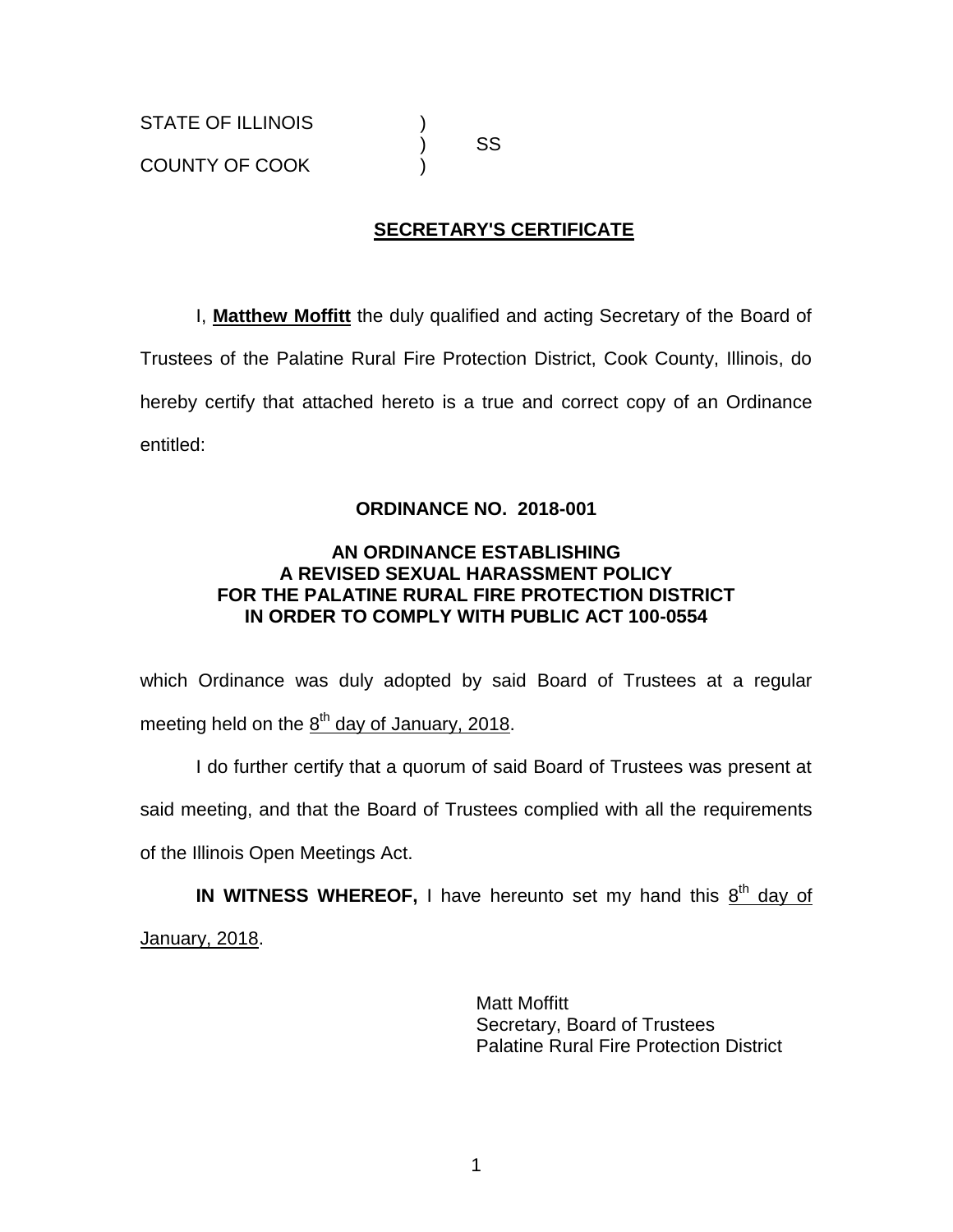#### **ORDINANCE NO. 2018-001**

#### **AN ORDINANCE ESTABLISHING A REVISED SEXUAL HARASSMENT POLICY FOR THE PALATINE RURAL FIRE PROTECTION DISTRICT IN ORDER TO COMPLY WITH PUBLIC ACT 100-0554**

**WHEREAS**, the Palatine Rural Fire Protection District is a unit of local government; and

**WHEREAS**, Public Act 100-0554 requires units of local government to adopt a resolution or ordinance establishing a sexual harassment policy that complies with the new statutory requirements for such policies; and

**WHEREAS**, the Board of Trustees of Palatine Rural Fire Protection

District wishes to amend SOP # ADM-11 of the District's Administration

Guidelines to comply with P.A. 100-0554.

**NOW, THEREFORE BE IT ORDAINED** by the Board of Trustees of the Palatine Rural Fire Protection District that:

**Section 1:** SOP # ADM-11 of the Palatine Rural Fire Protection District's Administration Guidelines is hereby amended to comply with Illinois Public Act 100-0554, which amended version is attached to this Ordinance as Exhibit A.

**Section 2:** The above "Whereas" recitals are incorporated into and made part of this Ordinance.

**Section 3:** All ordinances, resolutions, and regulations in conflict with this Ordinance are hereby repealed to the extent of such conflict.

2